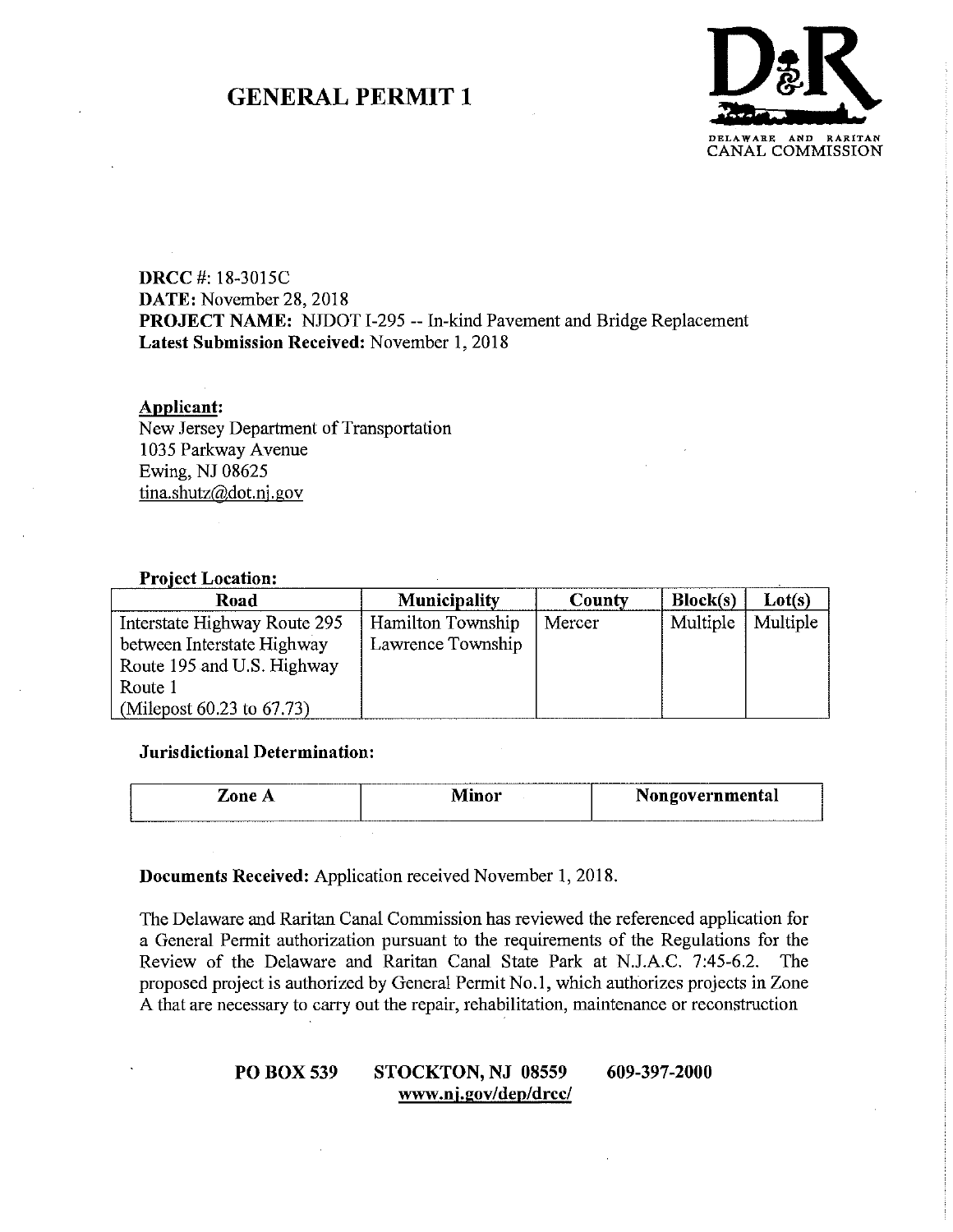of a structure, road, utility line, or stormwater management measure or basin lawfully existing prior to January 1980 or approved under this Chapter by the Commission.

The project authorized under this general permit shall not be put to any use other than as specified in any approval authorizing its original construction. Projects authorized under the general permit shall not visibly change, expand, widen or deepen the feature, and shall not deviate from any plans of any prior project approvals, except for minor deviations due to changes in materials or construction techniques. Any such deviations must be shown as necessary to fulfill the purpose of the proposed project and must be consistent with the Master Plan.

**Description of the authorized project:** The New Jersey Department of Transportation (NJDOT) proposes the in-kind rehabilitation of Interstate Highway Route 295 between Interstate Highway Route 195 and U.S. Highway Route I in Hamilton and Lawrence Townships, Mercer County. Since a portion of the project is located in Commission Review Zone A (Milepost 67.15 to Milepost 67.73), the entire project shall, pursuant to the provisions ofN.J.A.C. 7:45-1.3, be considered to be in Zone A.

The project consists of two elements: the in-kind rehabilitation of the pavement at the above-referenced project limits. This rehabilitation project does entail milling and resurfacing but does not entail full-depth replacement of the pavement. These activities will not create any new impervious surface coverage or result in the disturbance of any land. The second element of the project would provide for the in-kind replacement of deteriorated parapets on 27 bridges that intersect with the highway. The NJDOT proposes to replace the parapets in a manner that complies with the provisions of the federal "Americans with Disabilities Act of 1990," (ADA) 42 U.S.C. § 12101 et seq.

The entire project would result in the disturbance of 6,490 square feet (0.149 acres) of impervious surface coverage and disturbance of  $23,914$  square feet  $(0.549$  acres) of land. It should be noted that a considerable portion of the proposed impervious surface coverage and land disturbance would occur entirely outside the Commission Review Zone, and that the ADA compliance elements of the project are a minor deviation resulting from a change in construction technique necessary to comply with federal law. As such, the deviation is necessary to fulfill the purpose of the proposed project and it is consistent with provisions of the Delaware and Raritan Canal State Park Master Plan (See N.J.A.C. 7:45-6.l(b)).

### **POBOX539 STOCKTON, NJ 08559 www.nj.gov/dep/drcc/**

**609-397-2000**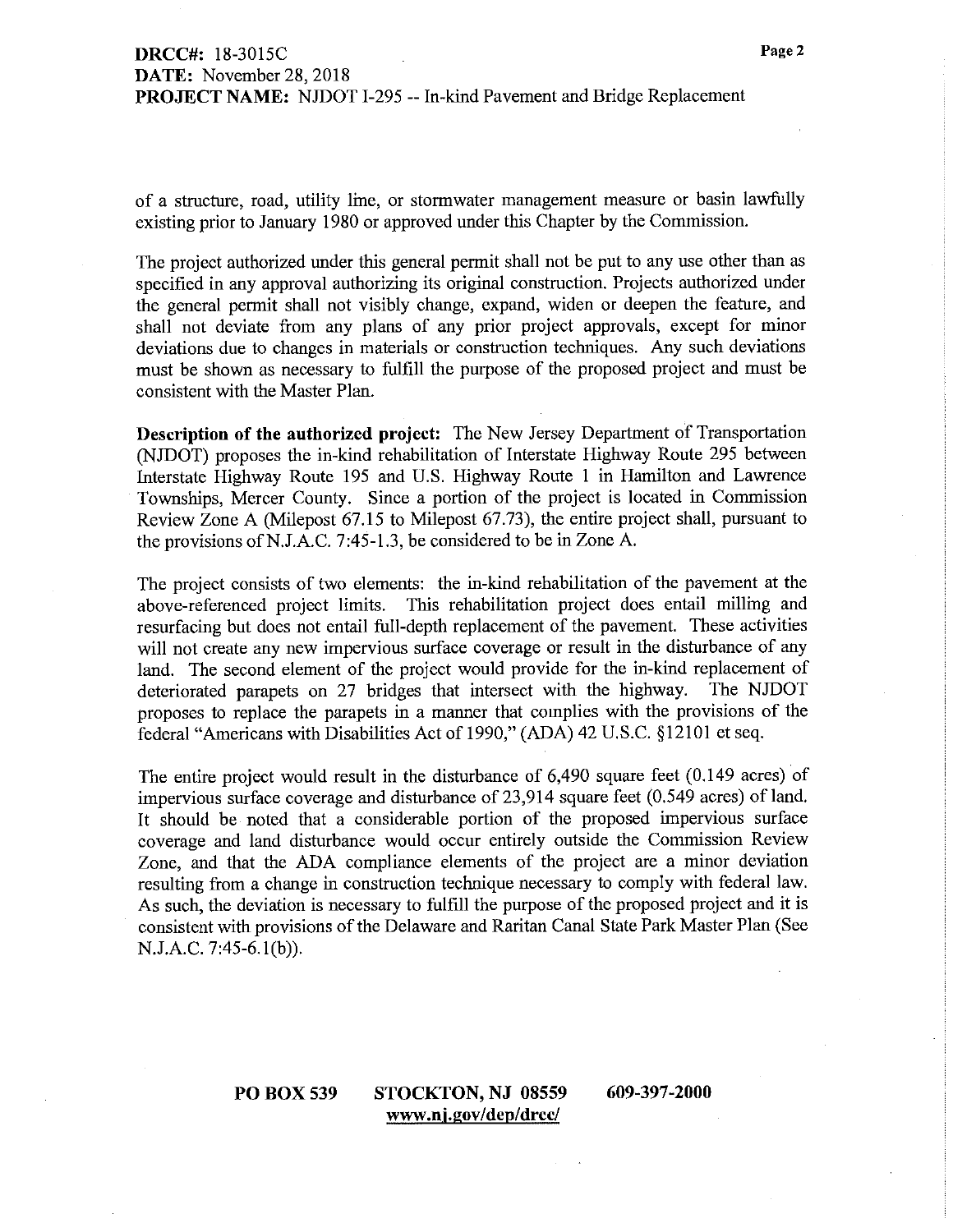**Permit Conditions:** The project allowed by this authorization shall comply with the following conditions. Failure to comply with these conditions shall constitute a violation of the "Delaware and Raritan Canal State Park Law of 1974" (N.J.S.A. 13:13A-1 et seq.).

- 1. This authorization is valid for five years from the date of this letter unless more stringent standards are adopted by rules prior to this date.
- 2. The project as described shall be constructed and/or executed in conformity with the application.
- 3. No change in plans or specifications shall be made except with prior written permission from the Commission.
- 4. The permittee shall allow the Commission the right to inspect the construction site and shall provide the Commission with written notification 7 days prior to the start of the authorized work.
- 5. A complete, legible copy of this permit shall be kept at the work site and shall be exhibited upon request of any person.
- 6. The issuance of this permit shall not be deemed to affect in any way other actions by the Commission on any future application.
- 7. The Delaware and Raritan Canal is used as a raw water source for several water companies downstream, and as such, water quality and flow shall be maintained.
- 8. If work in the canal is required, the NJDOT shall following any recommendation by the New Jersey Water Supply Authority (NJSWA) that such work shall be conducted during times of low flow through the canal.
- 9. During the work, the contractor shall ensure that no debris, soil or vegetation from the work shall fall, drop, be placed or dumped in the canal. The applicant shall ensure that a boom or other method is employed to contain any debris in the canal and remove any debris from the water.
- 10. It shall be the contractor's responsibility to ensure that all debris caused by the work is removed from the canal.
- **11.** The contractor shall not pierce or puncture the clay liner or the bed of the canal.
- 12. The NJDOT shall periodically inform and update the NJSWA on the status of the work schedule for the project.
- 13. Access to the canal, towpath and adjacent NJSWA buildings for NJWSA personnel shall be maintained.
- 14. Any damage to the canal caused by the contractor or any subcontractor shall be repaired to the satisfaction of the NJSWA.
- 15. The NJDOT shall obtain a Special Use Permit from the Superintendent of the D&R Canal State Park.
- 16. The contractor shall obtain general liability insurance in the amount of **\$1** million, which shall list the State of New Jersey, the Department of Enviromnental Protection, the Division of Parks and Forestry, the State Park Service and the NJWSA as additionally insured.

#### **POBOX539 STOCKTON, NJ 08559 www.nj.gov/dep/drcc/ 609-397-2000**